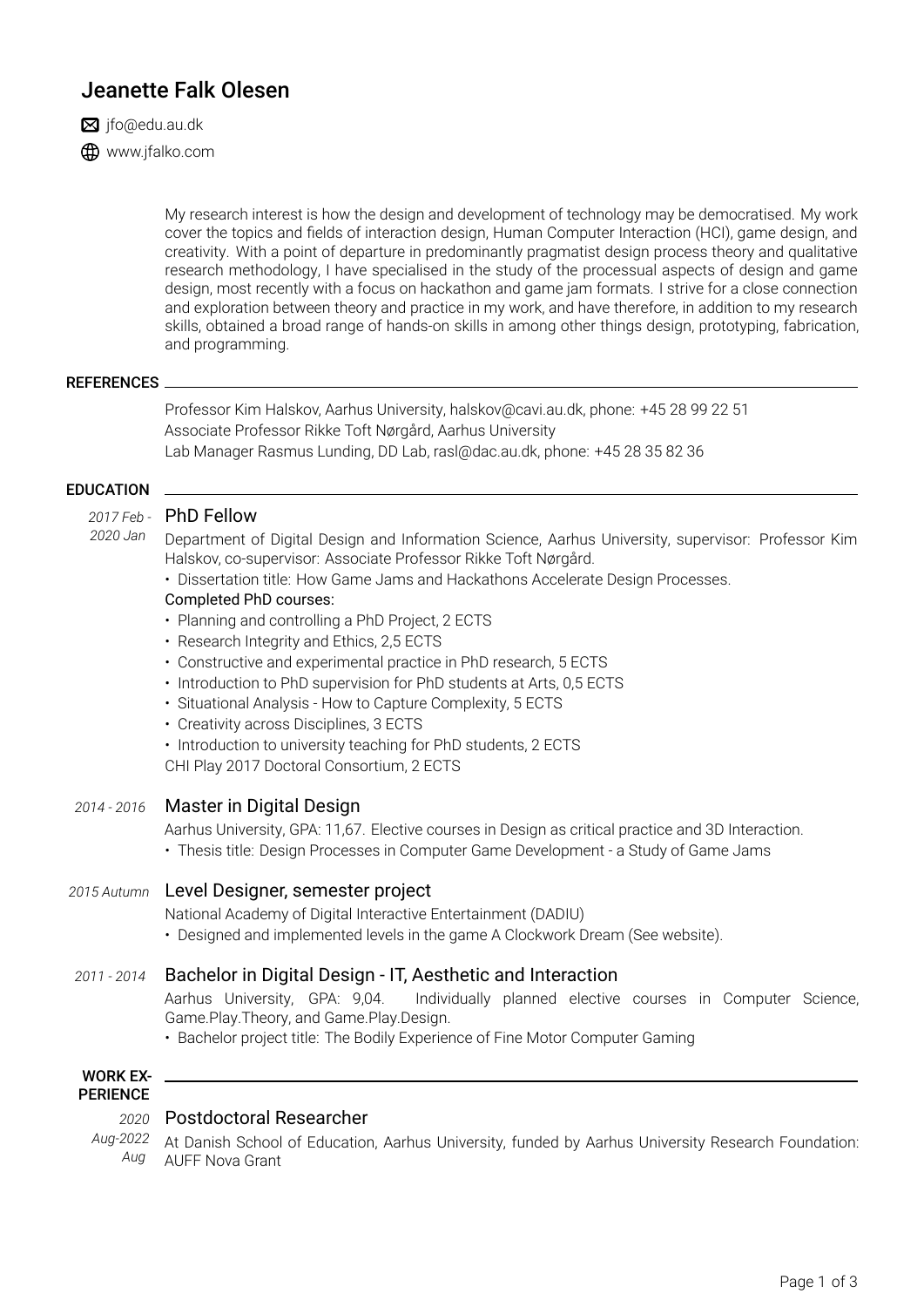| 2016                        | <b>Research Assistant</b>                                                                                                                                                                                  |
|-----------------------------|------------------------------------------------------------------------------------------------------------------------------------------------------------------------------------------------------------|
| Sep-2017 Jan                | Creativity in Blended Interaction Spaces (CIBIS), Aarhus University                                                                                                                                        |
|                             | · Facilitated, investigated, documented, analysed and evaluated design processes.                                                                                                                          |
|                             | • Contributed to the idea generation of the installation PLANT A LIGHT, Aarhus 2017 - European Capital                                                                                                     |
|                             | of Culture.                                                                                                                                                                                                |
|                             | • Published two papers.                                                                                                                                                                                    |
| 2013 - 2016                 | <b>University Student Jobs</b>                                                                                                                                                                             |
|                             | Level Design Consultant at Metanoia Games                                                                                                                                                                  |
|                             | Frontend Designer at Kanda                                                                                                                                                                                 |
|                             | Instructor in Design, 20 ECTS course in Digital Design, Aarhus University                                                                                                                                  |
|                             | Laboratory Assistant and Workshop Facilitator at Digital Design Laboratory, Aarhus University                                                                                                              |
| <b>TEACHING</b>             |                                                                                                                                                                                                            |
|                             |                                                                                                                                                                                                            |
|                             | Since 2013, I have taught multiple workshops, and courses, and given guest lectures on the topics<br>of among other things programming, prototyping, fabrication, game design, creativity, and interaction |
|                             | design.                                                                                                                                                                                                    |
|                             |                                                                                                                                                                                                            |
| <b>GRANTS</b><br><b>AND</b> |                                                                                                                                                                                                            |
| <b>AWARDS</b>               |                                                                                                                                                                                                            |
| 2019 Dec                    | Research grant (co-author), Aarhus University Research Foundation: AUFF Nova Grant, 600.000DKK                                                                                                             |
| 2018 Nov                    | Travel grant, Aarhus University Research Foundation, 14.000DKK                                                                                                                                             |
| 2018 Aug                    | Travel grant, Oticon fund, 6.000DKK                                                                                                                                                                        |
| 2017 Apr                    | Winner of AU Hack Creuna Award, Aarhus University hackathon                                                                                                                                                |
| 2016 Mar                    | Winner of Best Audio, Arsenalet Spring Jam, Viborg                                                                                                                                                         |
| 2014 Apr                    | Semifinalist at Nordic Game Jam, Copenhagen                                                                                                                                                                |
| 2014 Jan                    | Winner of first prize, Katrinebjerg Kompetition, Aarhus, 15.000DKK                                                                                                                                         |
|                             |                                                                                                                                                                                                            |
| 2014 Apr                    | Semifinalist at Nordic Game Jam, Copenhagen                                                                                                                                                                |
| 2013 Mar                    | Honorable Mention in the design competition at The Student Interaction Design Research Conference<br>(SIDeR)                                                                                               |
| <b>ACADEMIC</b>             |                                                                                                                                                                                                            |
| <b>SERVICE</b>              |                                                                                                                                                                                                            |
|                             | Program chair and co-organizer for the International Conference on Game Jams, Hackathons and Game                                                                                                          |
|                             | Creation Events, 2021.                                                                                                                                                                                     |
|                             | Program committee member for Creativity & Cognition Conference, 2021.                                                                                                                                      |
|                             | Local chair, associate chair and co-organiser of the International Conference on Game Jams, Hackathons                                                                                                     |

and Game Creation Events, 2019 in San Francisco, US. Aarhus University representative member of the coordination group of The National Academy of Digital Interactive Entertainment (DADIU), 2017-2020.

Reviewer at major academic conferences such as CHI, NordiCHI, CHI Play, DIS, HCI Journal.

Volunteer at CHI Play, 2017(?).

Volunteer at Media Architecture Biennale, Aarhus, in 2012 and 2014.

## **DISSEMINATION ACTIVITIES**

| 2020 Nov  | Speaker at Winter Participatory Information Technology seminar, Aarhus University |
|-----------|-----------------------------------------------------------------------------------|
| 2020 Oct  | Invited speaker at Games Studies Seminar, University of Helsinki                  |
| 2020 Jul  | Paper presenter at DIS '20, Eindhoven, Netherlands.                               |
| 2019 Aug  | Speaker at The Playful University conference, Aarhus University                   |
| 2019 Jun  | Paper presenter at DIS '19, San Diego, USA                                        |
| 2018-2019 | Developer of online teaching course material for Daria Teach, EU project IGNITE.  |
| 2018 Dec  | Paper presenter at OzCHI '18, Melbourne, Australia                                |
|           |                                                                                   |

*2018 Sep-Oct* Visiting researcher at Aalto University, Finland, hosted by Dr. Annakaisa Kultima.